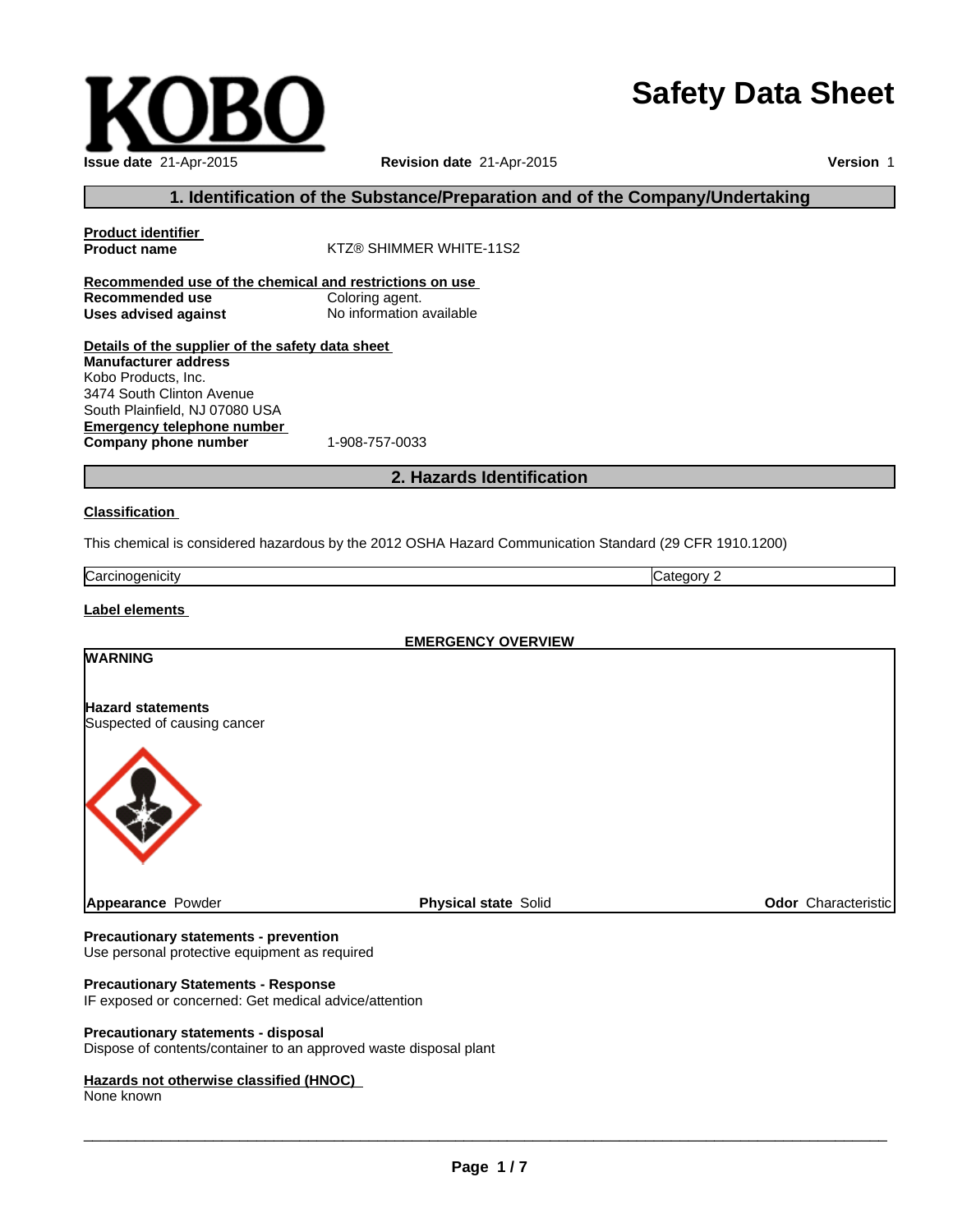**Other Information**

No information available

# **3. Composition/information on Ingredients**

 $\_$  , and the set of the set of the set of the set of the set of the set of the set of the set of the set of the set of the set of the set of the set of the set of the set of the set of the set of the set of the set of th

| <b>Chemical name</b>    | <b>CAS No</b> | Weiaht-%      |
|-------------------------|---------------|---------------|
| Mica                    | 12001-26-2    | 76.5-87.5     |
| Titanium dioxide        | 13463-67-7    | $10.5 - 21.0$ |
| Triethoxycaprylylsilane | 2943-75-1     | $1.5 - 2.5$   |

| 4. First aid measures                                                      |                                                                                                                                    |  |
|----------------------------------------------------------------------------|------------------------------------------------------------------------------------------------------------------------------------|--|
| <b>First aid measures</b>                                                  |                                                                                                                                    |  |
| <b>General advice</b>                                                      | If symptoms persist, call a physician.                                                                                             |  |
| Eye contact                                                                | Rinse immediately with plenty of water, also under the eyelids, for at least 15 minutes. If<br>symptoms persist, call a physician. |  |
| <b>Skin contact</b>                                                        | Wash off immediately with soap and plenty of water while removing all contaminated<br>clothes and shoes.                           |  |
| <b>Inhalation</b>                                                          | Remove to fresh air. If breathing is irregular or stopped, administer artificial respiration.                                      |  |
| Ingestion                                                                  | If swallowed, do not induce vomiting: seek medical advice immediately and show this<br>container or label.                         |  |
| Self-protection of the first aider                                         | Use personal protective equipment as required.                                                                                     |  |
| Most important symptoms and effects, both acute and delayed                |                                                                                                                                    |  |
| <b>Symptoms</b>                                                            | No known effects under normal use conditions.                                                                                      |  |
| Indication of any immediate medical attention and special treatment needed |                                                                                                                                    |  |
| Note to physicians                                                         | Effects of exposure (inhalation, ingestion or skin contact) to substance may be delayed.                                           |  |

# **5. Fire-fighting measures**

### **Suitable extinguishing media**

Use extinguishing measures that are appropriate to local circumstances and the surrounding environment.

**Unsuitable extinguishing media** No information available.

### **Specific hazards arising from the chemical**

None in particular.

**Explosion data Sensitivity to mechanical impact** None. **Sensitivity to static discharge** No information available.

### **Protective equipment and precautions for firefighters**

Use personal protective equipment as required.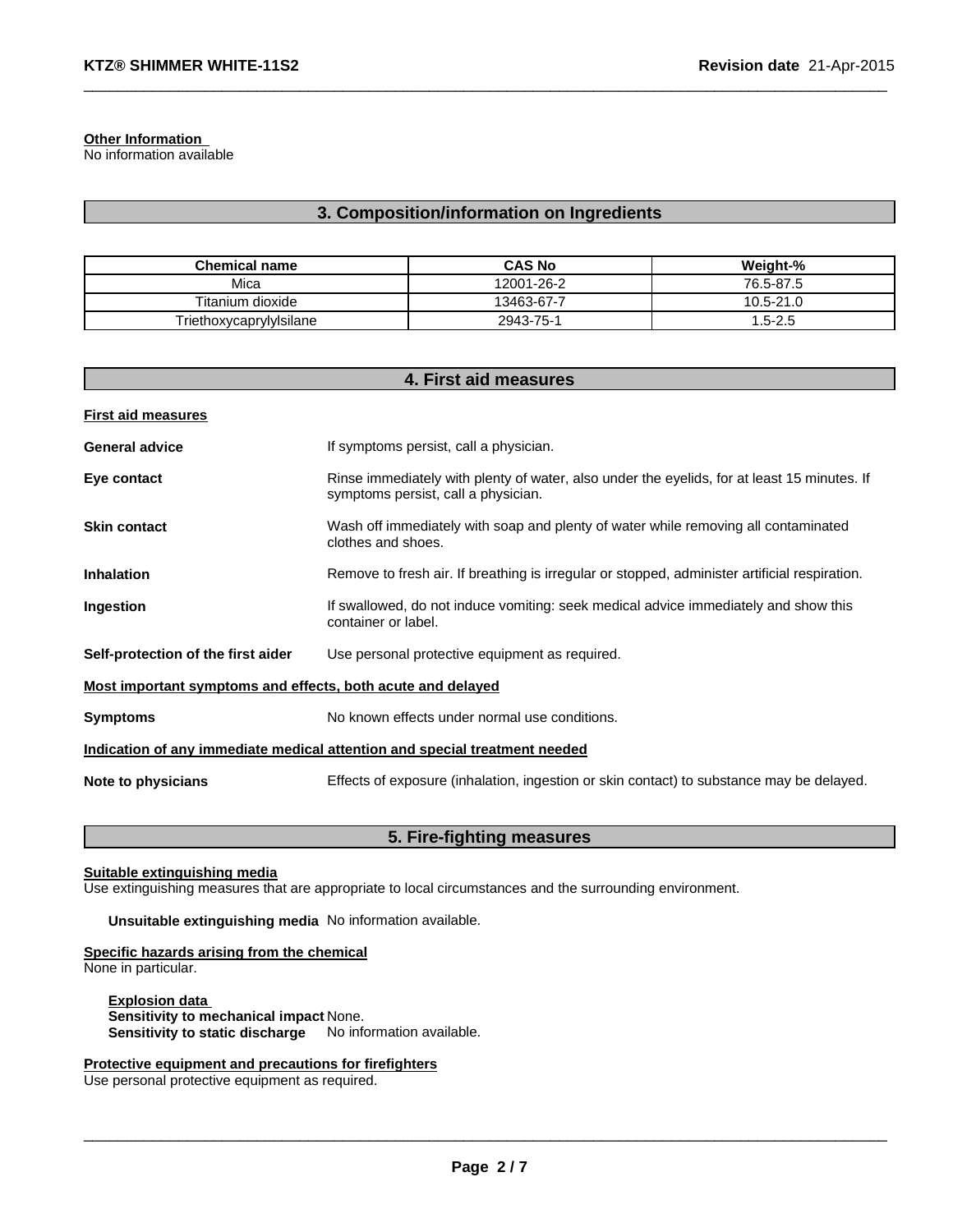# **6. Accidental release measures**

 $\_$  , and the set of the set of the set of the set of the set of the set of the set of the set of the set of the set of the set of the set of the set of the set of the set of the set of the set of the set of the set of th

### **Personal precautions, protective equipment and emergency procedures**

| <b>Personal precautions</b>                          | Use personal protective equipment as required. Avoid contact with eyes. Wash thoroughly<br>after handling. |  |
|------------------------------------------------------|------------------------------------------------------------------------------------------------------------|--|
| For emergency responders                             | Use personal protective equipment as required.                                                             |  |
| <b>Environmental precautions</b>                     | Collect spillage. Do not allow into any sewer, on the ground or into any body of water.                    |  |
| Methods and material for containment and cleaning up |                                                                                                            |  |
| <b>Methods for containment</b>                       | Prevent further leakage or spillage if safe to do so.                                                      |  |
| Methods for cleaning up                              | Avoid creating dust. Sweep up and shovel into suitable containers for disposal.                            |  |
| <b>Prevention of secondary hazards</b>               | Clean contaminated objects and areas thoroughly observing environmental regulations.                       |  |

| 7. Handling and Storage                                      |                                                                                                                      |  |  |
|--------------------------------------------------------------|----------------------------------------------------------------------------------------------------------------------|--|--|
| <b>Precautions for safe handling</b>                         |                                                                                                                      |  |  |
| Advice on safe handling                                      | Use personal protective equipment as required. Use only in well-ventilated areas. Wash<br>thoroughly after handling. |  |  |
| Conditions for safe storage, including any incompatibilities |                                                                                                                      |  |  |
| <b>Storage conditions</b>                                    | Keep container tightly closed in a dry and well-ventilated place. Store at ambient conditions.                       |  |  |
| Incompatible materials                                       | Strong oxidizing agents. Strong acids.                                                                               |  |  |

# **8. Exposure Controls/Personal Protection**

### **Control parameters**

## **Exposure guidelines**

| <b>Chemical name</b> | <b>ACGIH TLV</b>                             | <b>OSHA PEL</b>                           | <b>NIOSH IDLH</b>                            |
|----------------------|----------------------------------------------|-------------------------------------------|----------------------------------------------|
| Mica                 | TWA: 3 mg/m <sup>3</sup> respirable fraction | $\overline{\phantom{a}}$                  | IDLH: 1500 mg/m <sup>3</sup>                 |
| 12001-26-2           |                                              |                                           | TWA: $3 \text{ mq/m}^3$ containing $\lt 1\%$ |
|                      |                                              |                                           | Quartz respirable dust                       |
| Titanium dioxide     | TWA: $10 \text{ mg/m}^3$                     | TWA: 15 $mg/m3$ total dust                | IDLH: $5000 \text{ mg/m}^3$                  |
| 13463-67-7           |                                              | (vacated) TWA: 10 mg/m <sup>3</sup> total |                                              |
|                      |                                              | dust                                      |                                              |

# **Appropriate engineering controls**

**Engineering controls** Ensure adequate ventilation, especially in confined areas.

## **Individual protection measures, such as personal protective equipment**

| <b>Eye/face protection</b>     | Wear safety glasses with side shields (or goggles).                       |  |
|--------------------------------|---------------------------------------------------------------------------|--|
| Skin and body protection       | Wear protective gloves and protective clothing.                           |  |
| <b>Respiratory protection</b>  | In case of insufficient ventilation, wear suitable respiratory equipment. |  |
| General hygiene considerations | Handle in accordance with good industrial hygiene and safety practice.    |  |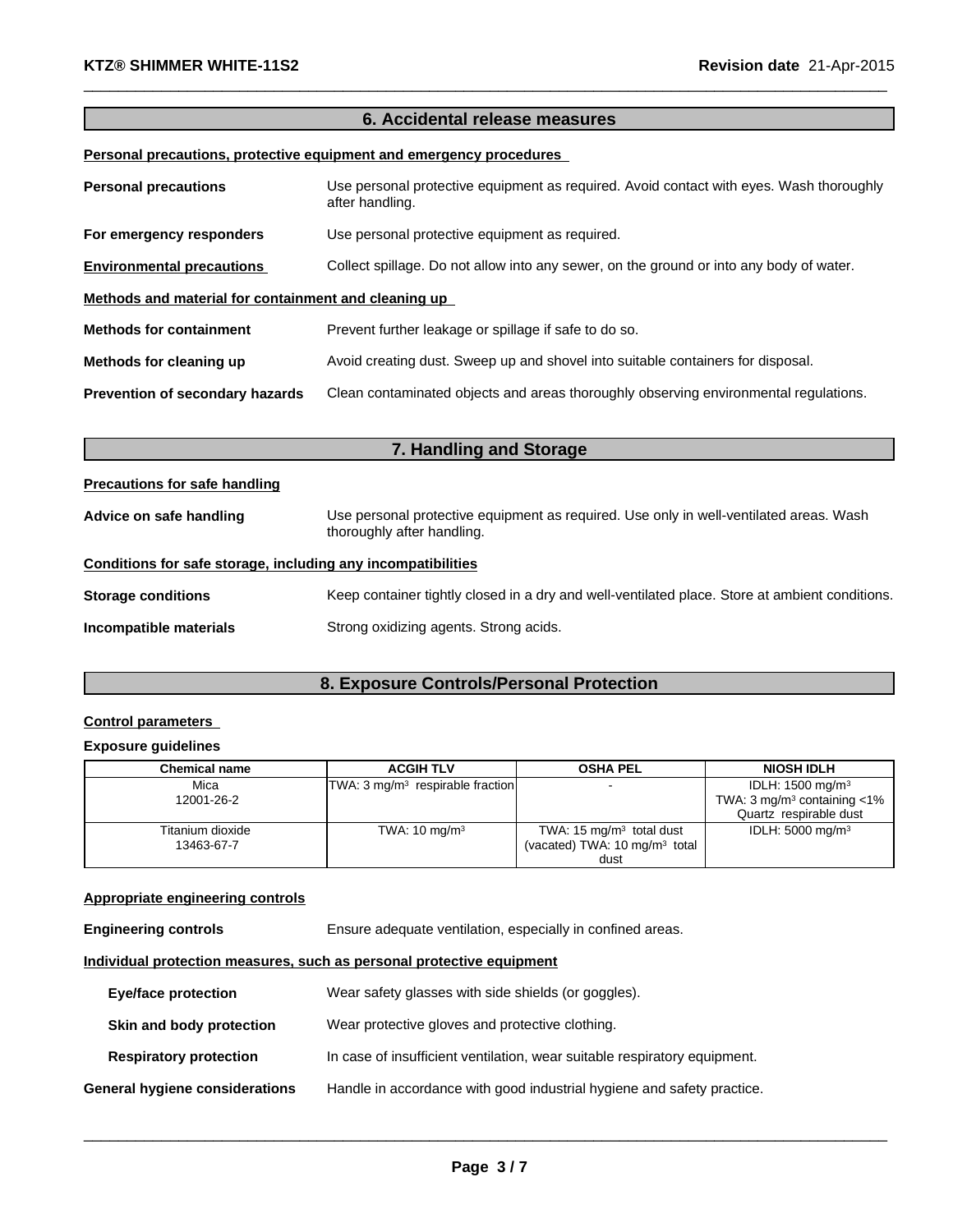# **9. Physical and Chemical Properties**

 $\_$  , and the set of the set of the set of the set of the set of the set of the set of the set of the set of the set of the set of the set of the set of the set of the set of the set of the set of the set of the set of th

### **Information on basic physical and chemical properties**

| <b>Physical state</b><br>Appearance<br><b>Color</b> | Solid<br>Powder<br>Slight White | Odor<br><b>Odor threshold</b> | Characteristic<br>No information available |
|-----------------------------------------------------|---------------------------------|-------------------------------|--------------------------------------------|
| <b>Property</b>                                     | Values                          | <b>Remarks</b> •              |                                            |
| рH                                                  |                                 | No information available      |                                            |
| Melting point/freezing point                        | > 1000 °C                       |                               |                                            |
| Boiling point / boiling range                       |                                 | No information available      |                                            |
| <b>Flash point</b>                                  |                                 | No information available      |                                            |
| <b>Evaporation rate</b>                             |                                 | No information available      |                                            |
| Flammability (solid, gas)                           |                                 | No information available      |                                            |
| <b>Flammability limit in air</b>                    |                                 |                               |                                            |
| <b>Upper flammability limit</b>                     |                                 | No information available      |                                            |
| Lower flammability limit                            |                                 | No information available      |                                            |
| Vapor pressure                                      |                                 | No information available      |                                            |
| <b>Vapor density</b>                                |                                 | No information available      |                                            |
| <b>Specific gravity</b>                             |                                 | No information available      |                                            |
| <b>Water solubility</b>                             | Insoluble in water              |                               |                                            |
| Solubility in other solvents                        |                                 | No information available      |                                            |
| <b>Partition coefficient</b>                        |                                 | No information available      |                                            |
| <b>Autoignition temperature</b>                     |                                 | No information available      |                                            |
| <b>Decomposition temperature</b>                    |                                 | No information available      |                                            |
| <b>Kinematic viscosity</b>                          |                                 | No information available      |                                            |
| <b>Dynamic viscosity</b>                            |                                 | No information available      |                                            |
| <b>Explosive properties</b>                         |                                 | No information available      |                                            |
| <b>Oxidizing properties</b>                         |                                 | No information available      |                                            |
| <b>Other Information</b>                            |                                 |                               |                                            |
| Softening point                                     | No information available        |                               |                                            |
| <b>Molecular weight</b>                             | No information available        |                               |                                            |
| VOC content (%)                                     | No information available        |                               |                                            |
| <b>Density</b>                                      | No information available        |                               |                                            |
| <b>Bulk density</b>                                 | No information available        |                               |                                            |

# **10. Stability and Reactivity**

#### **Reactivity** No data available

#### **Chemical stability** Stable under normal conditions.

**Possibility of hazardous reactions** None under normal processing.

**Hazardous polymerization** Hazardous polymerization does not occur.

**Conditions to avoid** None known.

**Incompatible materials** Strong oxidizing agents. Strong acids.

# **Hazardous decomposition products**

None under normal use conditions.

 $\_$  ,  $\_$  ,  $\_$  ,  $\_$  ,  $\_$  ,  $\_$  ,  $\_$  ,  $\_$  ,  $\_$  ,  $\_$  ,  $\_$  ,  $\_$  ,  $\_$  ,  $\_$  ,  $\_$  ,  $\_$  ,  $\_$  ,  $\_$  ,  $\_$  ,  $\_$  ,  $\_$  ,  $\_$  ,  $\_$  ,  $\_$  ,  $\_$  ,  $\_$  ,  $\_$  ,  $\_$  ,  $\_$  ,  $\_$  ,  $\_$  ,  $\_$  ,  $\_$  ,  $\_$  ,  $\_$  ,  $\_$  ,  $\_$  ,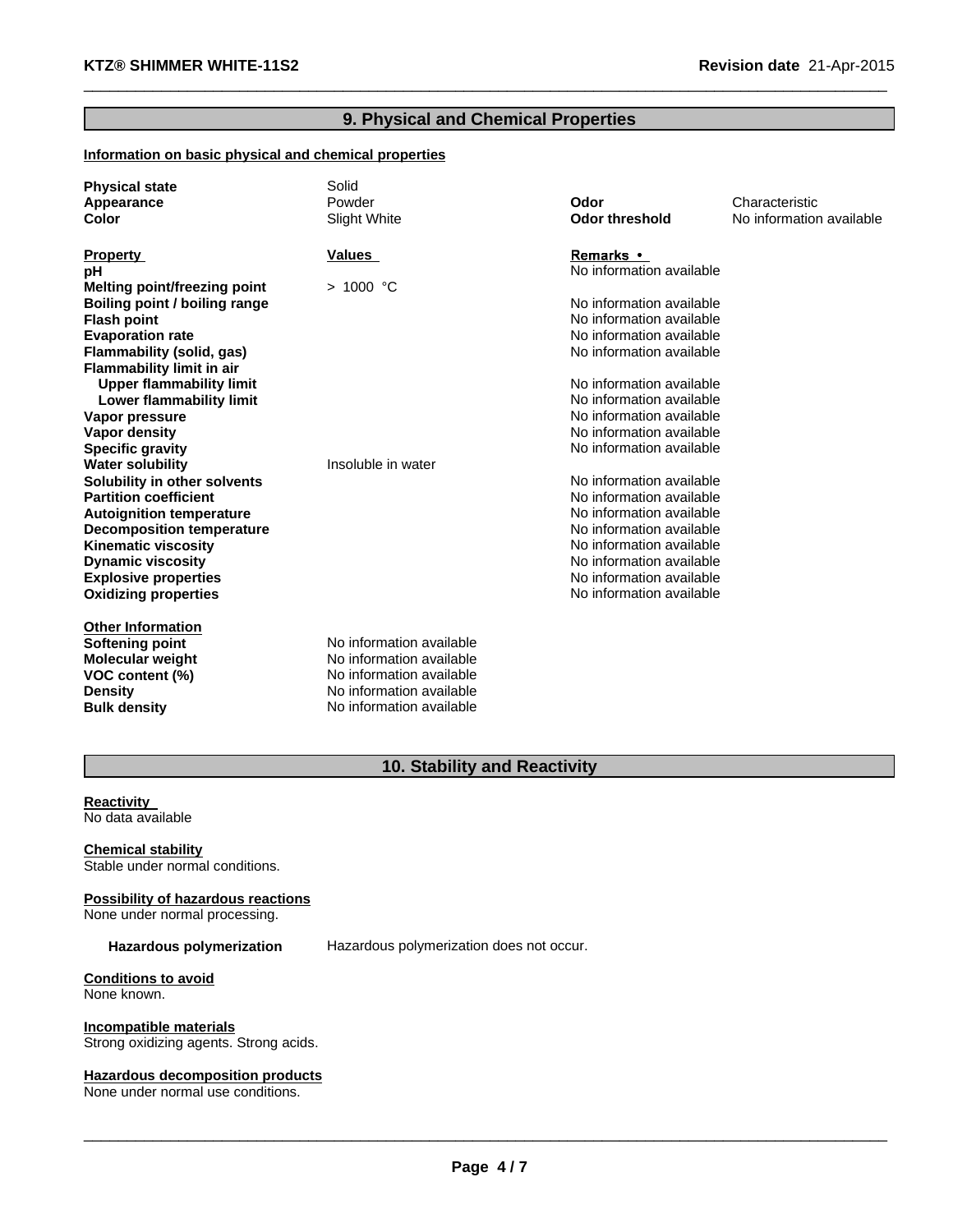# **11. Toxicological Information**

 $\_$  , and the set of the set of the set of the set of the set of the set of the set of the set of the set of the set of the set of the set of the set of the set of the set of the set of the set of the set of the set of th

### **Information on likely routes of exposure**

#### **Product information**

| <b>Inhalation</b>   | No data available. |
|---------------------|--------------------|
| Eye contact         | No data available. |
| <b>Skin contact</b> | No data available. |
| Ingestion           | No data available. |

#### **Component information**

| <b>Chemical name</b>                 | Oral LD50                | Dermal LD50             | <b>Inhalation LC50</b> |
|--------------------------------------|--------------------------|-------------------------|------------------------|
| Titanium dioxide<br>13463-67-7       | $> 10000$ mg/kg (Rat)    |                         |                        |
| Triethoxycaprylylsilane<br>2943-75-1 | $= 10060 \mu L/kg$ (Rat) | $=$ 5910 µL/kg (Rabbit) |                        |

### **Information on toxicological effects**

**Symptoms** No information available.

### **Delayed and immediate effects as well as chronic effects from short and long-term exposure**

| <b>Skin corrosion/irritation</b>  | No information available.                                                                |
|-----------------------------------|------------------------------------------------------------------------------------------|
| Serious eye damage/eye irritation | No information available.                                                                |
| <b>Irritation</b>                 | No information available.                                                                |
| <b>Corrosivity</b>                | No information available.                                                                |
| <b>Sensitization</b>              | No information available.                                                                |
| Germ cell mutagenicity            | No information available.                                                                |
| Carcinogenicity                   | This product contains one or more substances which are classified by IARC as             |
|                                   | carcinogenic to humans (Group I), probably carcinogenic to humans (Group 2A) or possibly |
|                                   | carcinogenic to humans (Group 2B).                                                       |

| <b>Chemical name</b> | ACGIH | <b>IARC</b> | NTP | OSHA |
|----------------------|-------|-------------|-----|------|
| Titanium dioxide     |       | Group 2B    |     |      |
| 13463-67-7           |       |             |     |      |

**IARC** (International Agency for Research on Cancer)

*X - Present* **Reproductive toxicity No information available.**<br>**Developmental toxicity No information available. Developmental toxicity<br>Teratogenicity** No information available. **STOT** - **single exposure** No information available. **STOT - repeated exposure** No information available.<br> **Aspiration hazard** No information available. **Aspiration hazard** No information available. *Group 2B - Possibly Carcinogenic to Humans*

# **12. Ecological Information**

#### **Ecotoxicity** None known

**Persistence and degradability** No information available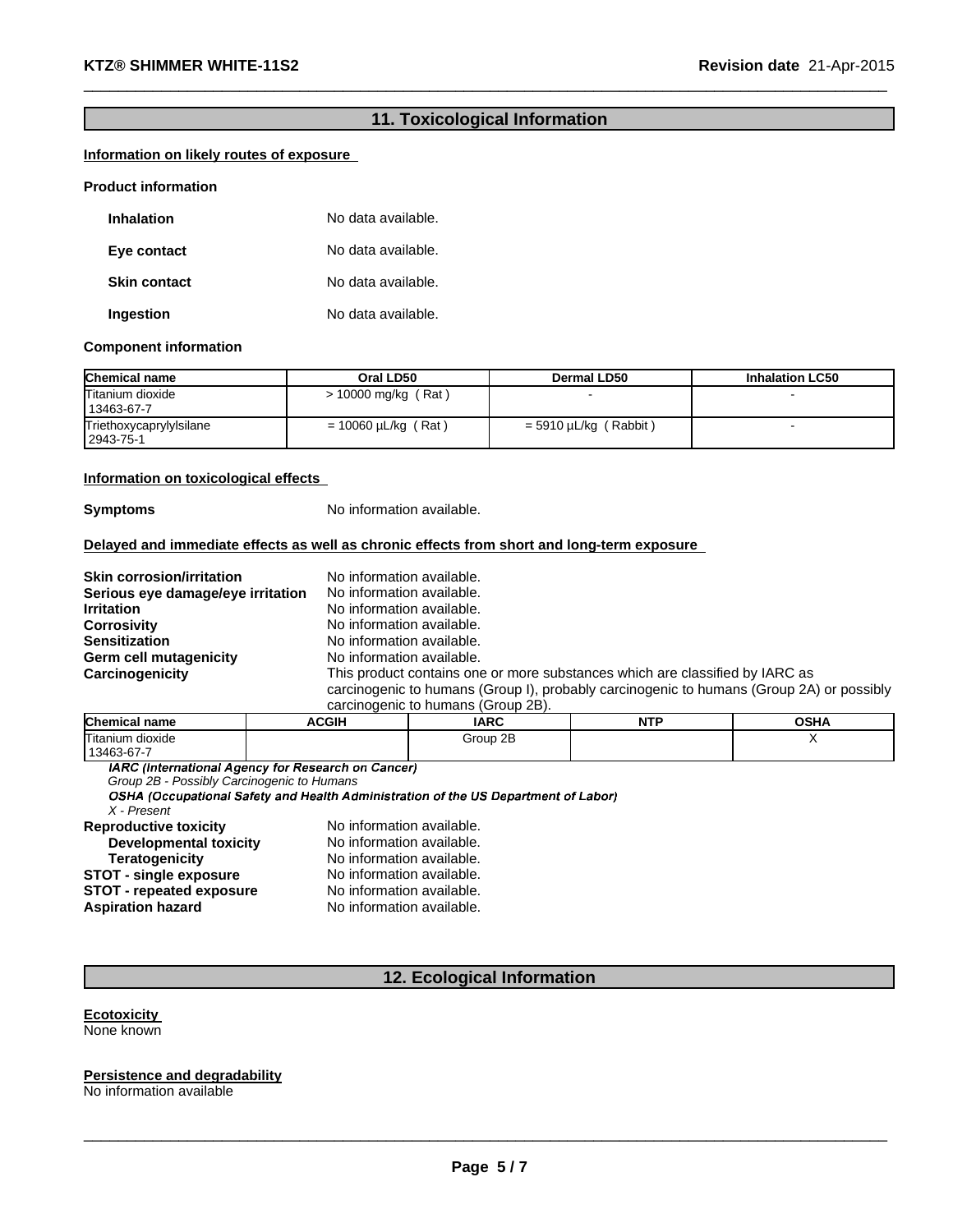#### **Bioaccumulation**

No information available.

| Other adverse effects         | No information available                                                                               |  |
|-------------------------------|--------------------------------------------------------------------------------------------------------|--|
|                               | <b>13. Disposal Considerations</b>                                                                     |  |
| Waste treatment methods       |                                                                                                        |  |
| <b>Disposal of wastes</b>     | Disposal should be in accordance with applicable regional, national and local laws and<br>regulations. |  |
| <b>Contaminated packaging</b> | Disposal should be in accordance with applicable regional, national and local laws and<br>regulations. |  |

 $\_$  , and the set of the set of the set of the set of the set of the set of the set of the set of the set of the set of the set of the set of the set of the set of the set of the set of the set of the set of the set of th

| <b>14. Transport Information</b> |               |  |  |
|----------------------------------|---------------|--|--|
| DOT                              | Not regulated |  |  |
| ICAO (air)                       | Not regulated |  |  |
| <b>IATA</b>                      | Not regulated |  |  |
| <b>IMDG</b>                      | Not regulated |  |  |
| RID                              | Not regulated |  |  |
| <b>ADR</b>                       | Not regulated |  |  |

# **15. Regulatory information**

| <b>International inventories</b> |          |
|----------------------------------|----------|
| <b>TSCA</b>                      | Complies |
| <b>DSL/NDSL</b>                  | Complies |
| <b>EINECS/ELINCS</b>             | Complies |
| <b>ENCS</b>                      | Complies |
| <b>IECSC</b>                     | Complies |
| <b>KECL</b>                      | Complies |
| <b>PICCS</b>                     | Complies |
| <b>AICS</b>                      | Complies |

**Legend:**

**TSCA** - United States Toxic Substances Control Act Section 8(b) Inventory

**DSL/NDSL** - Canadian Domestic Substances List/Non-Domestic Substances List

**EINECS/ELINCS** - European Inventory of Existing Chemical Substances/European List of Notified Chemical Substances

**ENCS** - Japan Existing and New Chemical Substances

**IECSC** - China Inventory of Existing Chemical Substances

**KECL** - Korean Existing and Evaluated Chemical Substances

**PICCS** - Philippines Inventory of Chemicals and Chemical Substances

**AICS** - Australian Inventory of Chemical Substances

# **US Federal Regulations**

# **SARA 313**

Section 313 of Title III of the Superfund Amendments and Reauthorization Act of 1986 (SARA). This product does not contain any chemicals which are subject to the reporting requirements of the Act and Title 40 of the Code of Federal Regulations, Part 372